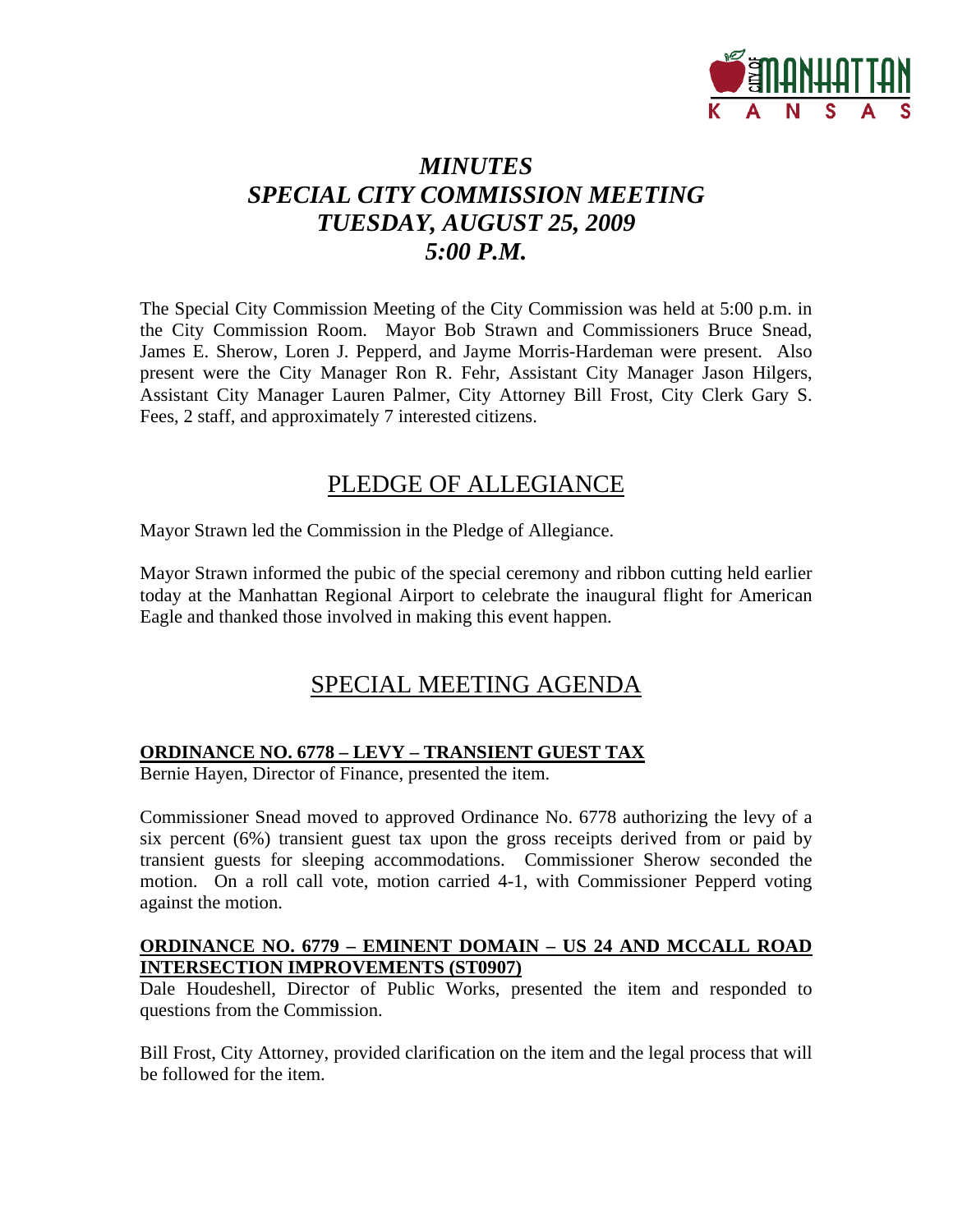# SPECIAL MEETING AGENDA *(CONTINUED)*

### **ORDINANCE NO. 6779 – EMINENT DOMAIN – US 24 AND MCCALL ROAD INTERSECTION IMPROVEMENTS (ST0907)** *(CONTINUED)*

Dale Houdeshell, Director of Public Works, responded to questions from the Commission regarding timeline for the project.

After discussion, Commissioner Sherow moved to approved Ordinance No. 6779 authorizing the acquisition of the required properties by condemnation for the US-24 (East Poyntz) and McCall Road (ST0907) Intersection Improvement Project utilizing ARRA Funds. Commissioner Snead seconded the motion. On a roll call vote, motion carried 5-0.

## WORK SESSION

#### **Economic Development Process Review**

Lyle Butler, President, Manhattan Area Chamber of Commerce, introduced the item.

John Pagen, Manhattan Area Chamber of Commerce, provided background information on the economic development initiatives and current economic development model used to consider applications. He then provided additional factors to consider in the development of a new economic development model and strategies in developing an alternative funding criteria model. He then answered questions from the Commission.

Don Wissman, Co-Chair, Economic Development Task Force, provided the Commission with his experience as being the Chair for the 2002 Economic Development Task Force and stated the significance of the return on investment with the economic development initiatives. He said a fundamental consideration has been whether incentives should target higher paying companies that might not produce high number of jobs and planned to provide a model for the Commissioners to better make an objective evaluation of the companies seeking economic development funds. He then responded to questions from the Commission.

Brice Ebert, 1410 Poyntz Avenue, voiced concerns with economic development as Manhattan has a high cost of living combined with low income levels. He stated with the rental inspection program moving forward and utility increases occurring, it will be difficult to provide affordable housing and for Manhattan to be prosperous.

Lyle Butler, President, Manhattan Area Chamber of Commerce, responded to questions from the Commission regarding other economic models to look at and expressed the challenge associated with land costs in our region for economic development activity.